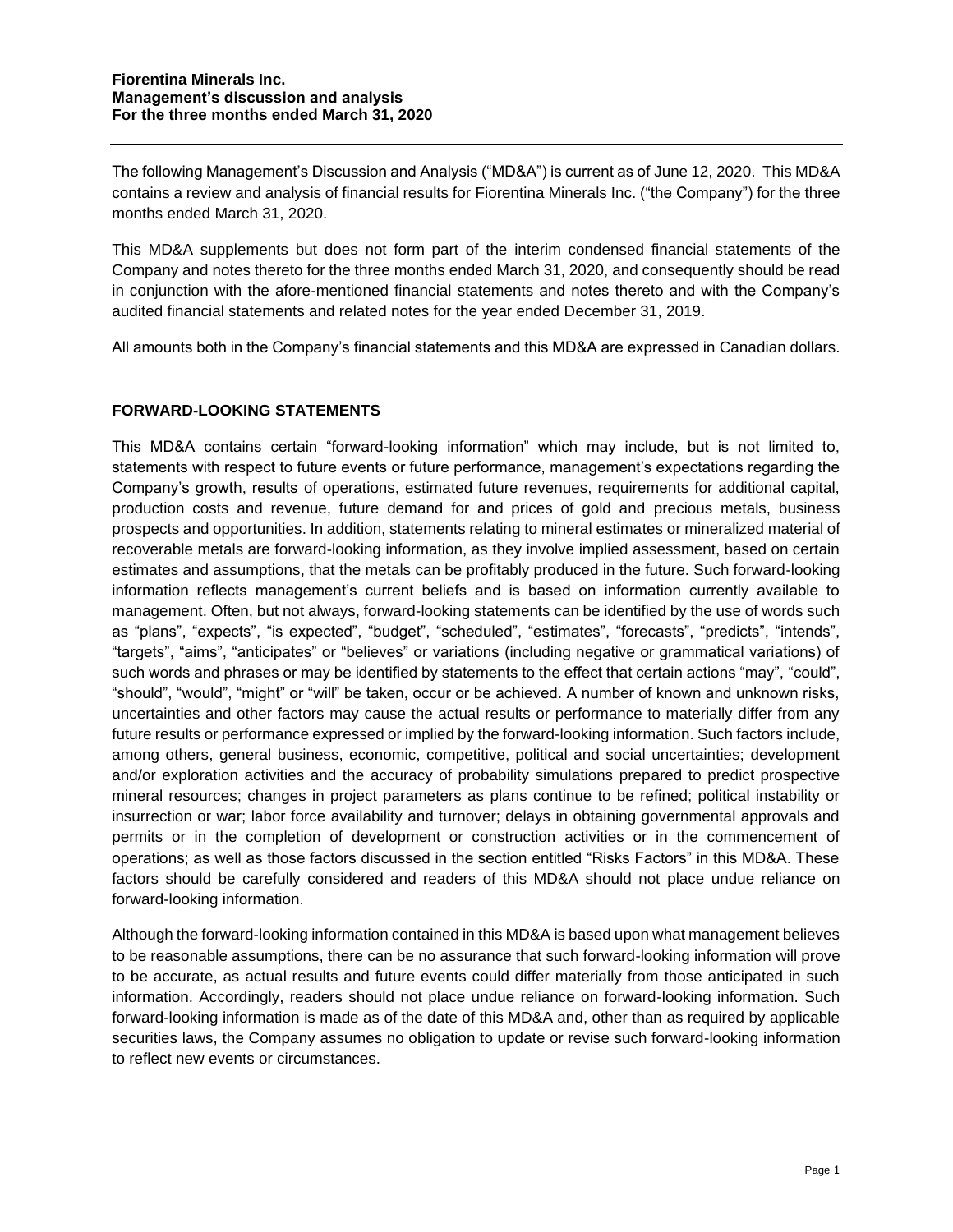### **BASIS OF PRESENTATION**

In this document and in the Company's consolidated financial statements, unless otherwise noted, all financial data is prepared in accordance with IFRS.

### **BUSINESS OVERVIEW**

The Company is principally engaged in the acquisition and exploration of mineral properties.

The Company's sole asset is the Consortium property located about 55 km NW of Campbell River on Vancouver Island, British Columbia ("the Property"). On the Consortium claims, veins discovered by previous work have high gold-silver grades. The exploration geochemical data for Cu, Pb, Zn, Ag, Au, Mo, Hg, Bi, W, Te, As, and Sb appear to give reliable indications of spatially associated mineralization. Further exploration work is warranted to map out the source and extent of precious metal concentrations in two high priority parts of the claim group.

The Consortium Property is subject to a property option agreement, dated January 5, 2018, between the Company (the "Optionee") and Rich River Exploration Ltd., owned by Craig Lynes (collectively, the "Optionors") with offices at #58, 3350 10<sup>th</sup> Avenue N.E., Salmon Arm, BC.

The Property is underlain by Crown land with no known adverse claims to mineral rights, including by aboriginal groups. However, aboriginal rights and land title are complex and evolving areas of liability for resource projects in British Columbia and as result of recent Bill C-69 throughout Canada and proponents of projects are advised to consult with and maintain relations with local indigenous groups (aka First Nations). Logging rights are maintained under Timber Farm Licenses (TFLs) and roads are considered part of the provincial Forest Service Road network and thus not subject to closure by the TFLs owner, Western Forest Products, except locally during logging operations for safety reasons.

The current and previous mineral tenures were all staked after the expiry of previous claims and thus there are no inherited royalty or Net Smelter Returns attached to the Property except as described in the current "Grant of Option and Consideration" and "Net Smelter Royalty" sections of the property option agreement between Rich River (the "Optionor") and Fiorentina (the "Optionee") dated January 5, 2018 (the "Property Option Agreement"), which sections are included below:

#### **1.1 Grant of Option and Consideration**

Upon the execution of and pursuant to this Agreement, the Optionors shall grant the right and option to earn an 100% undivided interest in the Property (the "Option") to the Optionee, subject only to a 3% NSR Royalty (as defined below) on all base, rare earth elements and precious metals, as follows:

- a) to acquire a 51% interest in the Property (the "Stage 1 Interest"), the Optionee shall pay \$5,000 to Rich River upon the execution and delivery of this Agreement by the parties (the "Stage 1 Option Consideration"); and
- b) to acquire an additional 49% interest in the Property, the Optionee shall: (i) pay a total of \$155,000 to Rich River; (ii) issue a total of 600,000 common shares in the capital of the Optionee to Rich River; and (iii) complete \$500,000 worth of exploration expenditures on the Consortium Project (collectively, the "Stage 2 Option Consideration"; together with the Stage 1 Option Consideration, the "Option Consideration"), as set out below:
- (i) the Optionee shall issue the common share portion of the Stage 2 Option Consideration to Rich River as follows: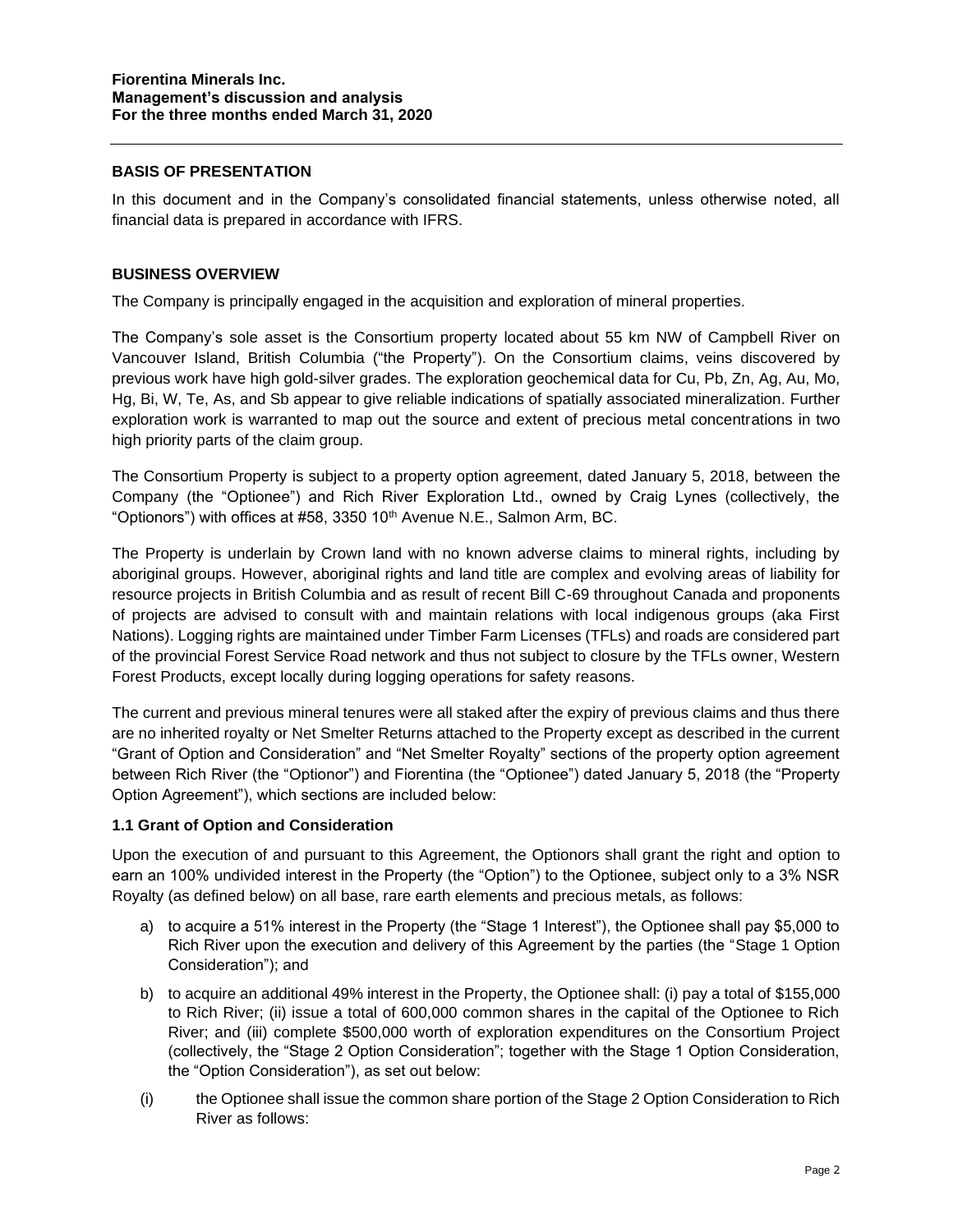- (A) 100,000 common shares upon the closing of the initial public offering of the Optionee's common shares;
- (B) 100,000 common shares on or before the first anniversary of the listing of the Optionee's common shares on the Canadian Securities Exchange (the "Exchange");

 C) 100,000 common shares on or before the second anniversary of the listing of the Optionee's common shares on the Exchange; and

(C) 300,000 common shares on or before the third anniversary of the listing of the Optionee's common shares on the Exchange;

(II) the Optionee shall pay the cash portion of the Stage 2 Option Consideration to Rich River as follows:

(A) \$5,000 upon the listing of the Optionee's common shares on the Exchange;

(B)\$20,000 on or before the first anniversary of the listing of the Optionee's common shares on the Exchange;

(C)\$30,000 on or before the second anniversary of the listing of the Optionee's common shares on the Exchange; and

(D) \$100,000 on or before the third anniversary of the listing of the Optionee's common shares on the Exchange; and

(iii) the Optionee shall make the required Stage 2 Option Consideration exploration expenditures on the Property according to the following schedule:

(A) \$100,000 on or before the first anniversary of the listing of the Optionee's common shares on the Exchange;

(B) \$100,000 on or before the second anniversary of the listing of the Optionee's common shares on the Exchange; and

(C) \$300,000 on or before the third anniversary of the listing of the Optionee's common shares on the Exchange.

1.2 This Agreement confers an option only. Once the Optionee has paid the Option Consideration in full, then it shall be deemed to have earned an 100% undivided interest in the Property, subject to a 3% NSR Royalty on all base, rare earth elements and precious metals.

#### **2. Net Smelter Royalty**

2.1 A Net Smelter Returns Royalty in the aggregate amount of 3% (the "NSR Royalty") is payable to the Optionors on all base, rare earth elements and precious metals, as more particularly described in Schedule B to this Agreement.

2.2 The Optionee may purchase the first 1% of the NSR Royalty for \$750,000. The Optionee may purchase the remaining 2% of the NSR Royalty for an additional \$1,000,000.

There are no other known environmental liabilities, significant factors and risks that affect access, title, or the right or ability to perform work on the Property.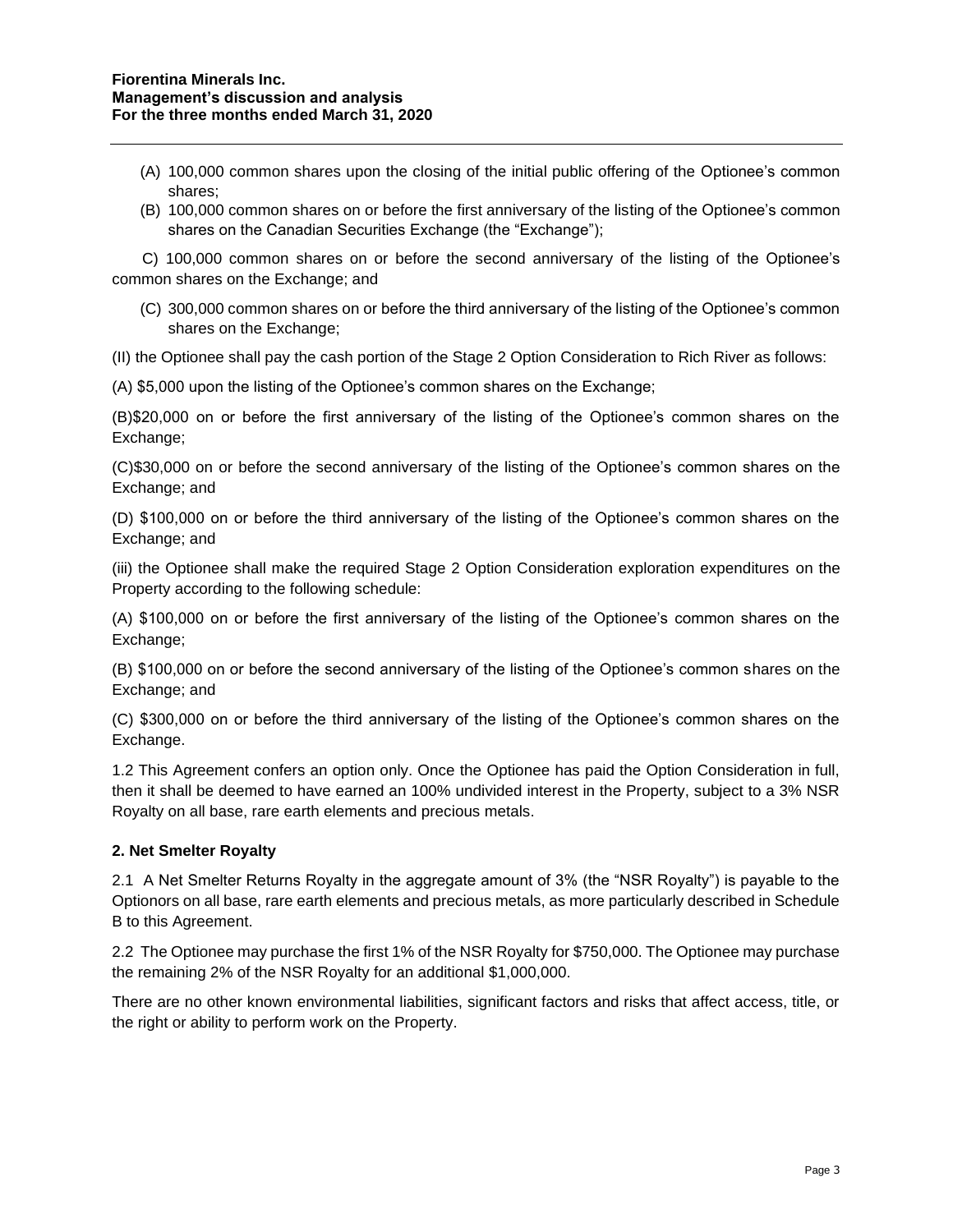The value of the Company's exploration and evaluation asset is comprised of the following:

|                                            | In the 3 months ended<br>March 31, 2020 and the |                   |
|--------------------------------------------|-------------------------------------------------|-------------------|
|                                            | year ended December 31,                         | In the year ended |
|                                            | 2019                                            | December 31, 2018 |
| Labour                                     |                                                 | 45,450            |
| Equipment rental                           |                                                 | 14,200            |
| Meals and accommodation                    |                                                 | 10,080            |
| Office / Field disbursements and reporting |                                                 | 5,277             |
| Assay charges                              |                                                 | 3,987             |
| Fuel/Oil/Travel                            |                                                 | 1,836             |
| Management fee                             |                                                 | 5,658             |
|                                            |                                                 | 86,488            |

## **SUMMARY OF QUARTERLY RESULTS**

Below is a summary of the Company's eight quarterly results, selected from financial statements prepared under International Financial Reporting Standards:

|               | Year ending   | Year ending December 31, 2019 |               |               |               | Year ended December 31, 2018 |               |               |
|---------------|---------------|-------------------------------|---------------|---------------|---------------|------------------------------|---------------|---------------|
|               | December      |                               |               |               |               |                              |               |               |
|               | 31, 2020      |                               |               |               |               |                              |               |               |
|               | Quarter 1     | Quarter 4                     | Quarter 3     | Quarter 2     | Quarter 1     | Quarter 4                    | Quarter 3     | Quarter 2     |
| Net loss      | (27, 359)     | (69, 462)                     | (55, 796)     | (12,202)      | (46, 173)     | (20, 798)                    | (13,044)      | (14, 380)     |
| Basic/diluted |               |                               |               |               |               |                              |               |               |
| loss per      |               |                               |               |               |               |                              |               |               |
| share         | (0.00)/(0.00) | (0.01)/(0.00)                 | (0.01)/(0.00) | (0.00)/(0.00) | (0.01)/(0.00) | (0.00)/(0.00)                | (0.00)/(0.00) | (0.01)/(0.00) |

#### *Financial Performance*

Net loss for the three months ended March 31, 2020, was \$27,359 compared to \$46,173 for the three months ended March 31, 2019.

General and administrative expenses for the three months ended March 31, 2020 were \$3,593 compared to \$5,535 for the same period in the prior year.

Management fees paid to the former CEO were \$9,000 for the three months ended March 31, 2020, compared to \$3,000 for the same period in the prior year. Management fees accrued to the CFO were \$4,000 and \$nil respectively.

Filing and transfer agent fees of \$2,974 were incurred in the three months ended March 31, 2020, compared to \$nil in 2019. Professional fees of \$5,541 were recorded in the period (2019 - \$9,815).

Share-based payments in the period were \$nil as opposed to \$25,573 for the three months ended March 31, 2019 when stock options were issued.

No exploration expenses were recorded in the three months ended March 31, 2020.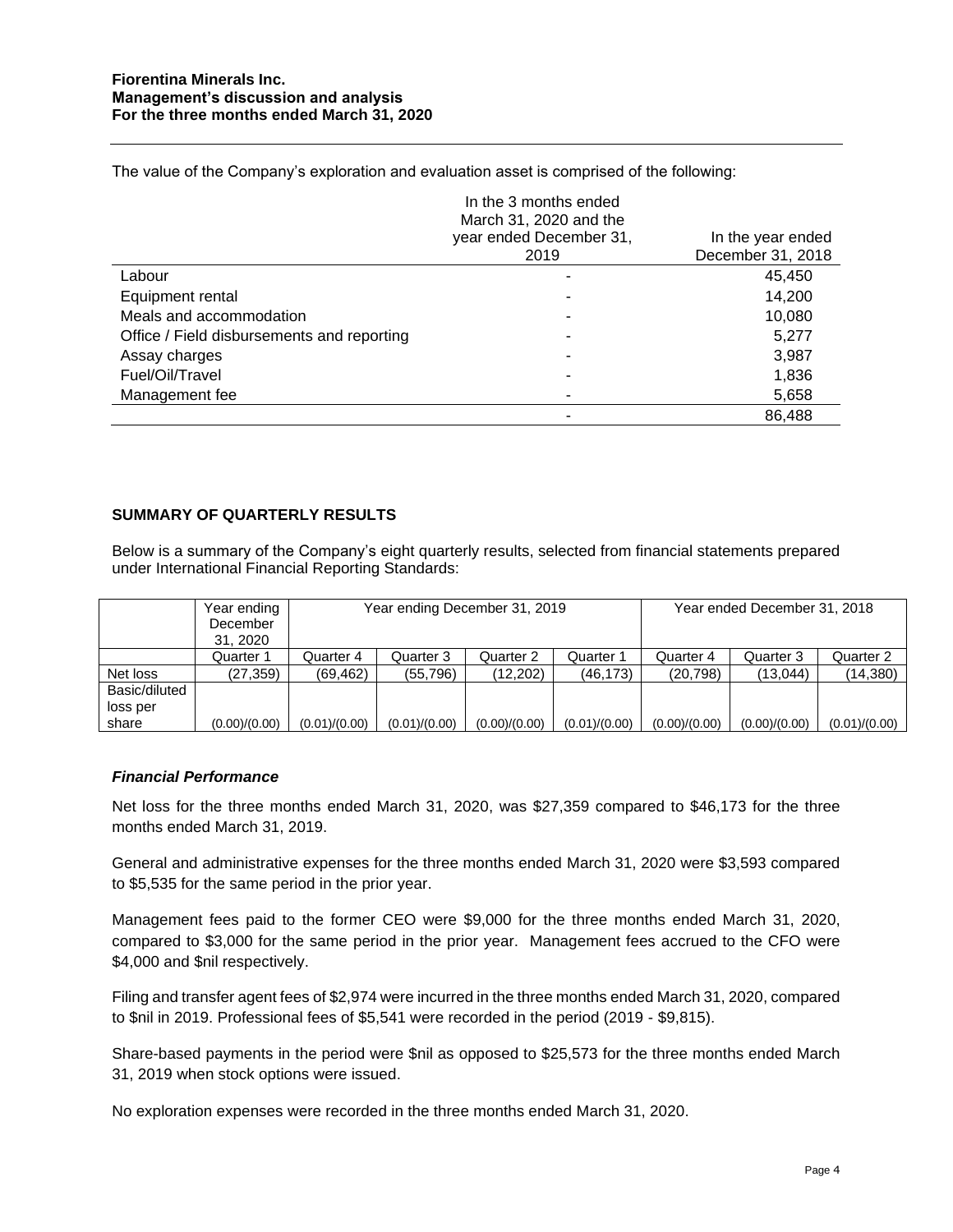### *Cash Flows*

Net cash used in operating activities in the three months ended March 31, 2020 was \$14,091, compared to \$14,207 in the same period in 2019. There were no investing or financing activities.

### *Liquidity and Capital Resources*

Total shareholders' equity as of March 31, 2020 was \$274,359 (December 31, 2019 – \$301,717) as follows:

| Balance as of December 31, 2019 | 301.717   |
|---------------------------------|-----------|
| Current period loss             | (27, 359) |
| Balance as of March 31, 2020    | 274.359   |

The Company ended the period with cash of \$148,859, a decrease of \$14,091 from December 31, 2019.

Working capital was \$137,871 as of March 31, 2020 compared to \$165,230 at December 31, 2019.

The Company does not generate cash flows from operations and accordingly, the Company will need to raise additional funds through the issuance of shares. Although, the Company has been successful in raising funds in the past there can be no assurance that the Company will be able to raise sufficient funds in the future, in which case the Company may be unable to meet obligations in the normal course of business. These factors may cast significant doubt regarding the Company's ability to continue as a going concern. Should the Company be unable to discharge liabilities in the normal course of business, the net realizable value of the Company's assets may be materially less than amounts on the statement of financial position.

#### **COMMITMENTS AND CONTINGENCIES**

Company has no material or significant commitments or contingencies.

#### **RELATED PARTY TRANSACTIONS**

Related parties consist of companies owned by executive officers and directors. The Company enters into transactions with Matalia Investments Ltd. (a company owned by a director / former CEO) for rent, management fees and membership dues. The Company pays accounting fees to Lotz CPA Inc., a company owned by the CFO/director.

Amounts due to related parties are unsecured, non-interest bearing and due on demand. Accounts payable at March 31, 2020 included \$3,150 (December 31, 2019 - \$1,679) owing to Matalia Investments Ltd. and \$6,484 owing to Lotz CPA Inc. (December 31, 2019 - \$nil.)

#### **Dilution**

The Company does not generate any revenues from production and may not have sufficient financial resources to undertake by itself all of its planned exploration programs. The Company has limited financial resources and has financed its operations primarily through the sale of common shares. The Company assesses various options for financing; however, the Company may need to continue its reliance on the sale of securities for future financing, resulting in potential dilution to the Company's existing shareholders. The amount of additional funds required will depend largely on the success of the Company's exploration programs.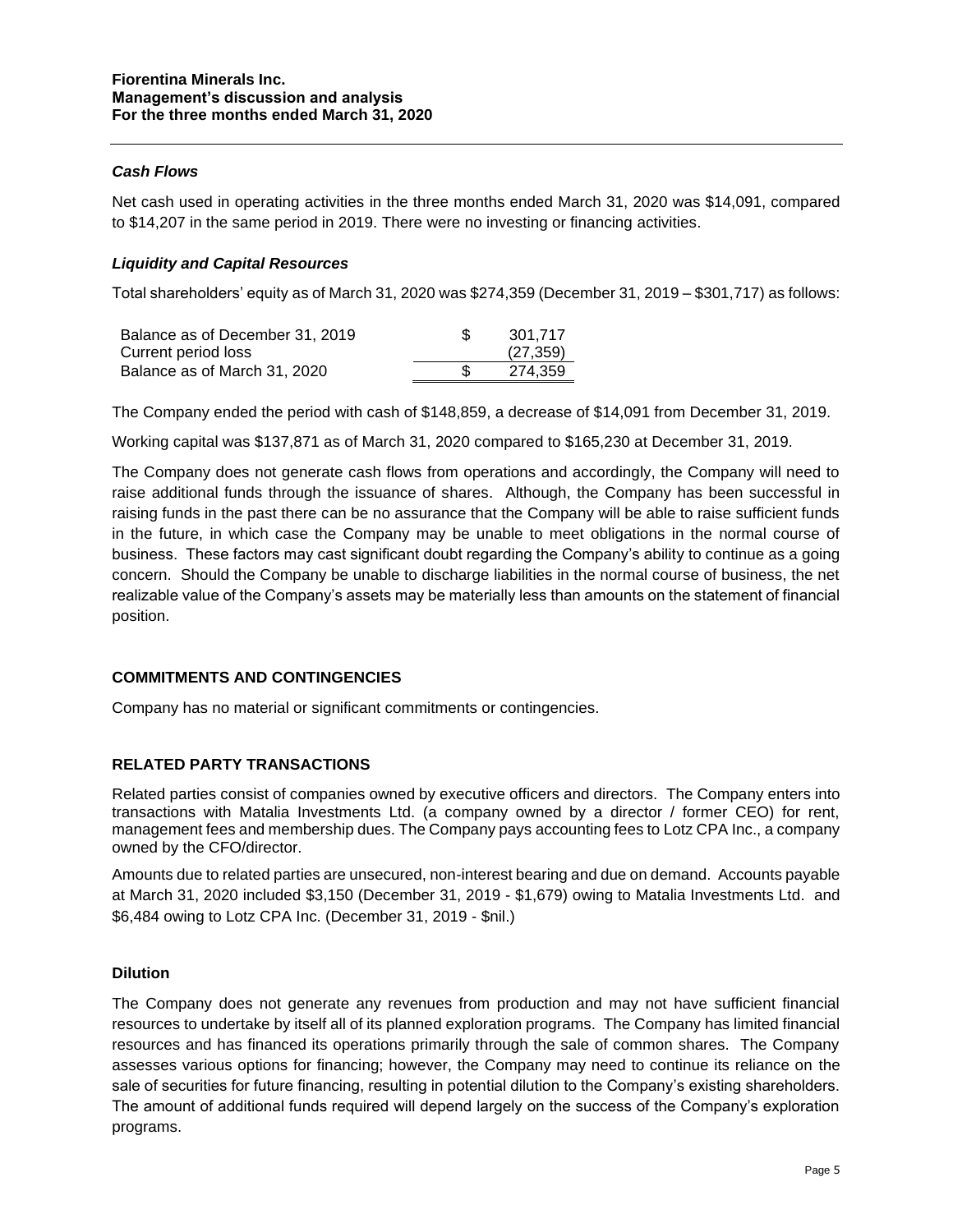Further exploration programs will depend on the Company's ability to obtain additional financing which may not be available under favorable terms, if at all. If adequate financing is not available, the Company may not be able to commence or continue with its exploration and development programs or to meet minimum expenditure requirements to prevent the full or partial loss of its mineral properties.

## **No Known Mineral Reserves**

The Company's mineral properties are in the exploration stage and it is without known mineral reserves. Although the Company may discover mineral reserves through its exploration programs, commercial production may not be warranted due to insufficient quantities or unfavourable economic conditions.

In the event a mineral reserve is discovered, substantial expenditures are required to develop the mineral reserve for production including facilities for mining, processing, infrastructure and transportation. The marketability of any minerals discovered may be affected by numerous factors which are beyond the Company's control and which cannot be accurately predicted, such as global economic conditions, mineral markets and mineral pricing, global smelting and refining availability, and such other factors as government regulations, including regulations relating to royalties, allowable production, importing and exporting of minerals, and environmental protection. Depending on the price of minerals produced, the Company may determine that it is not warranted to commence or continue commercial production.

## **Key Personnel**

The Company is dependent on a relatively small number of key personnel, the loss of any of whom could have an adverse effect on the operations of the Company. The Company's success is dependent to a great degree on its ability to attract and retain qualified management personnel. The loss of such key personnel, through incapacity or otherwise, may require the Company to seek and retain other qualified personnel and could compromise the pace and success of its exploration activities. The Company does not maintain key person insurance in the event of a loss of any such key personnel. Also, certain management personnel of the Company are officers and/or directors of other publicly-traded companies and may devote only part of their time to the Company.

Additionally, the Company has relied on and is expected to continue relying upon consultants and others for exploration and development expertise.

## **Industry Operating Hazards and Risks**

Mineral exploration and development involve many risks, including location of commercially productive mineral resources or reserves, which may not occur even with a combination of experience, knowledge and careful evaluation. The operations in which the Company has a direct or indirect interest may be subject to some or all of the hazards and risks normally incidental to resource companies, any of which could result in work stoppages. Fires, power outages, labour disruptions, flooding, explosions, cave-ins, landslides social disruptions, and the inability to obtain suitable or adequate machinery, equipment or labour are some of the industry operating risks involved in the development and operation of mines and the conduct of exploration programs. Other risks include injury or loss of life, severe damage to or destruction of property, clean-up responsibilities, regulatory investigation and penalties and suspension of operations. The occurrence of any of these operating risks and hazards may have an adverse effect on the Company's financial condition and operations and may incur legal liability.

Although the Company will, when appropriate, secure liability insurance in an amount which it considers appropriate, the nature of these risks is such that liabilities might exceed policy limits, the liability and hazards might not be insurable, or the Company might elect not to insure itself against such liabilities due to high premium costs or other reasons, in which event the Company could incur significant costs that may have a material adverse effect upon its financial condition and operations.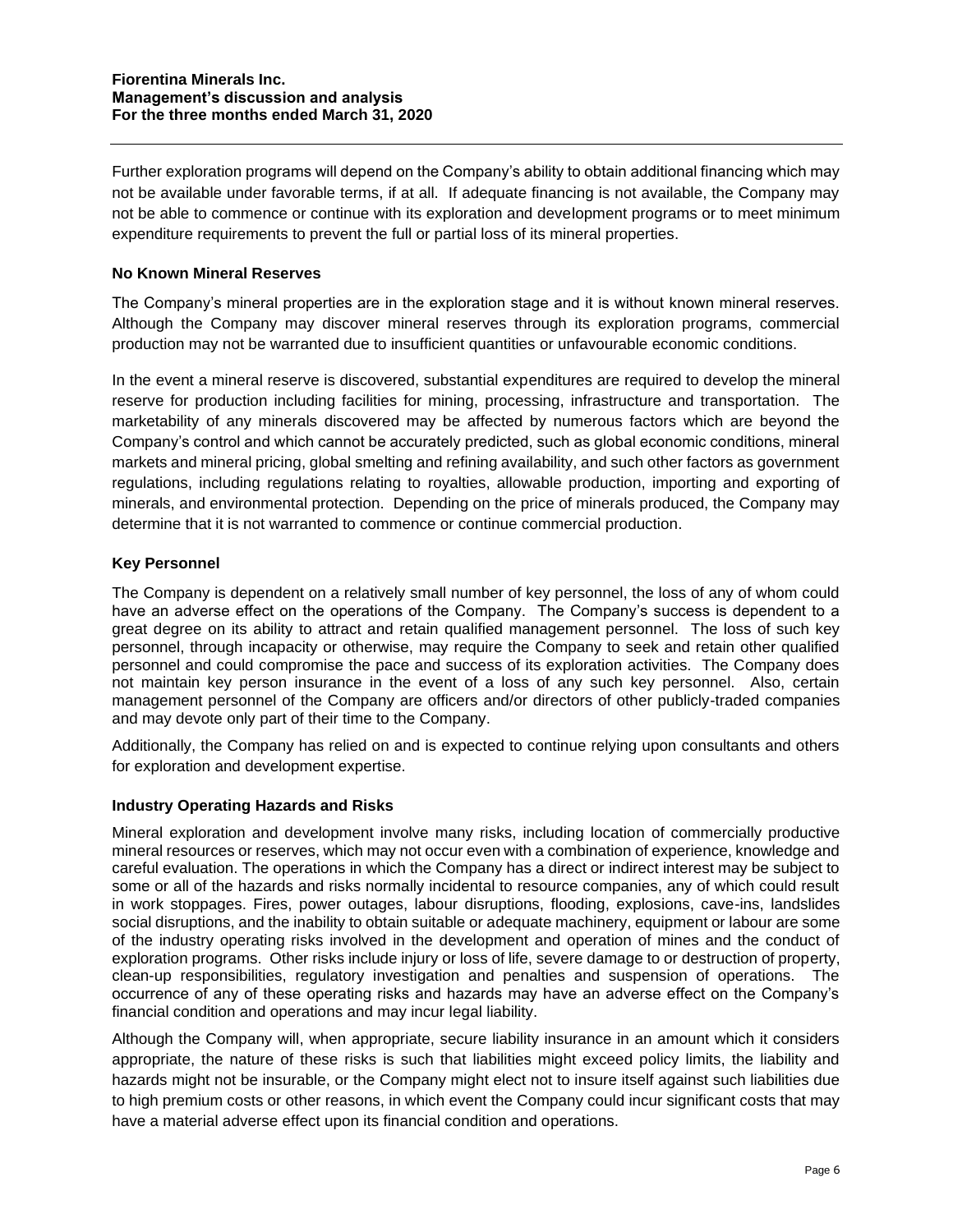### **Government Regulations and Political Climate**

Mineral exploration on the Company's properties are affected to varying degrees by: (i) government regulations relating to such matters as environmental protection, health, safety and labour; (ii) mining law reform; (iii) tax laws (iv) restrictions on production, price controls, and tax increases; (v) maintenance of claims; (vi) tenure; and (vii) expropriation of property through nationalization, requisition or confiscation. Any mineral exploration activities conducted by the Company, including commencement of production, require permits from governmental authorities and such operations are and will be governed by laws and regulations governing prospecting, mining, production, exports, taxes, labour standards, occupational health, waste disposal, toxic substances, land use, environmental protection, mine safety and other matters.

Companies engaged in the development and operation of mines and related facilities generally experience increased costs, and delays in development and/or production and other schedules as a result of the need to comply with applicable laws, regulations and permits. All permits required for the conduct of exploration, development and mining operations, including the construction of mining facilities, may not be obtainable by the Company on reasonable terms, which would have an adverse effect on any mining project the Company might undertake. Additionally, failure to comply with applicable laws, regulations and permitting requirements may result in enforcement actions thereunder, including orders issued by regulatory or judicial authorities causing operations to cease or be curtailed, and may include corrective measures requiring capital expenditures, installation of additional equipment, or remedial actions. Parties engaged in mining exploration, development or operations may be required to compensate those suffering loss or damage by reason of the mining activities and may have civil or criminal fines or penalties imposed for violations of applicable laws or regulations.

To the best of the Company's knowledge, the Company is and will continue to operate in compliance with applicable legal and environmental regulations and social requirements. However, amendments to current governmental laws and regulations affecting mining companies, or the more stringent application thereof, or shifts in political conditions or attitudes could adversely affect the Company's operations including the potential to curtail or cease exploration programs or to preclude entirely the economic viability of a mineral property. The extent of future changes to governmental laws and regulations cannot be predicted or quantified, but it should be assumed that such laws and regulations will become more stringent in the future. Generally, new laws and regulations will result in increased compliance costs, including costs and time and effort for obtaining permits, and increased delays or fines resulting from loss of permits or failure to comply with the new requirements.

#### **DISCLOSURES**

#### *Additional Information as specified by National Instrument 51-102*

Additional information, including the Company's most recent Annual Information Form, is available on SEDAR at [http://www.sedar.com](http://www.sedar.com/)

#### *Venture Issuer Without Significant Revenue*

This MD&A supports information disclosed in the Company's financial statements. More information regarding the Company's mineral right interests can be found under Note 4 of the Company's financial statements for the current reporting period.